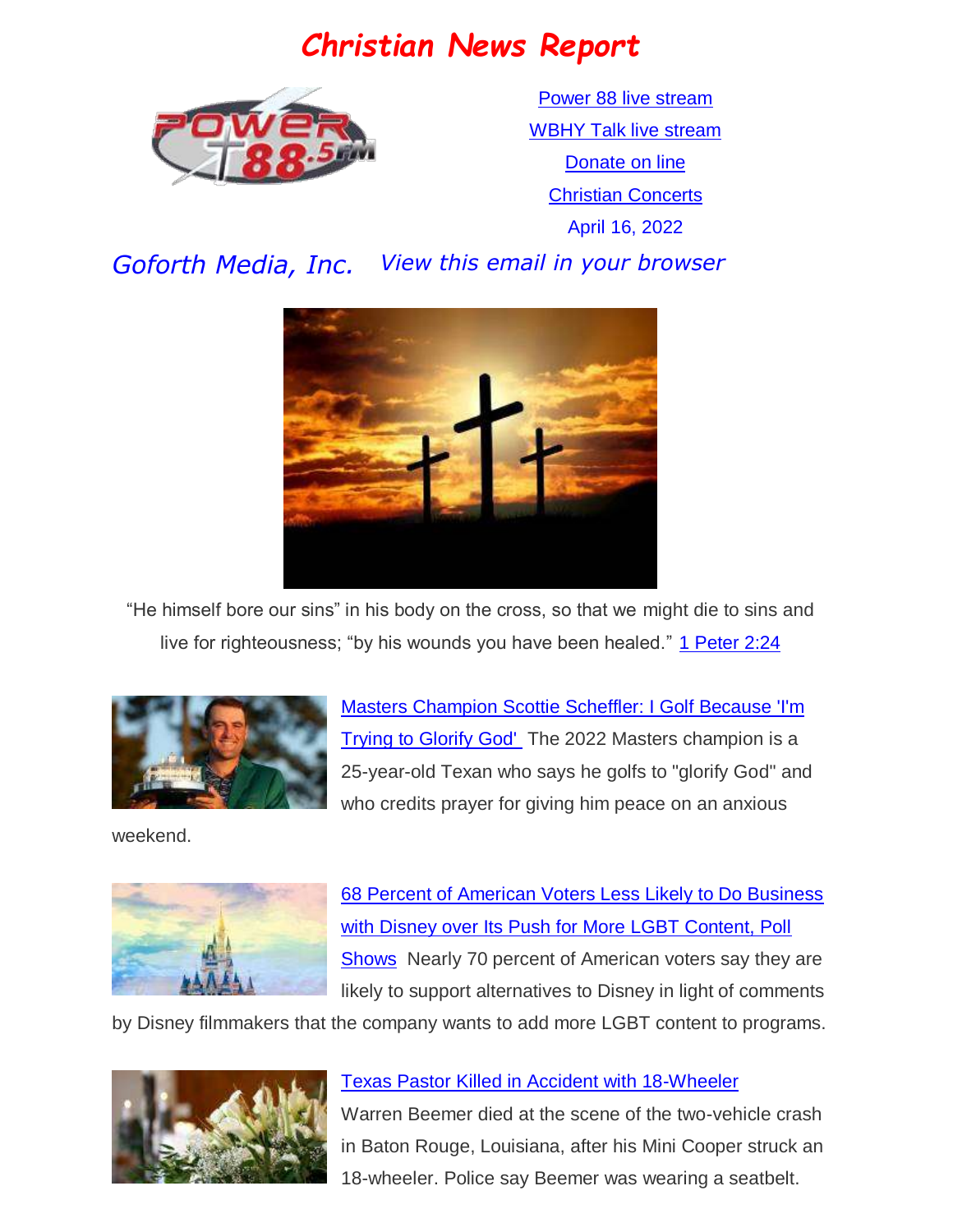The truck driver was taken to the hospital with minor injuries.

## **Lower stress** set push button one to 88.5 FM on your car radio for the Good News or [click here](https://us7.maindigitalstream.com/2920/)

#### [Easter holiday bus crash in eastern Zimbabwe takes 35 lives](https://www.srnnews.com/easter-holiday-bus-crash-in-eastern-zimbabwe-takes-35-lives/)

A bus carrying worshippers traveling to an Easter pilgrimage in mountainous eastern Zimbabwe plunged into a gorge, killing 35 people in the early hours of Friday.

News stories and links provided on "Christian News Report" are for information purposes only and are not necessarily the views of the management or ownership of Goforth Media.

### A Power 88 listener writes



"God uses this station daily in my life but so many times it's in the wee hours of the morning that I hear some of the most uplifting and encouraging music. I thank God for your commitment through the years and thank each worker for

blessing us with the task God has put before you."

We would like to hear how God has spoken to you through radio. Write

#### [WBHY@goforth.org](mailto:WBHY@goforth.org)



[For churches hit by disasters, Easter brings promise of hope](https://www.srnnews.com/for-churches-hit-by-disasters-easter-brings-promise-of-hope/)  Their churches were destroyed by a tornado in Kentucky, gutted by a blaze in New York City, shattered when Hurricane Ida hit the Louisiana coast, and filled with smoke

and ash by the most destructive wildfire in Colorado history. For the pastors, Easter's promise of hope couldn't be more timely.

## Worship with Andy Chrisman



On this Easter weekend let us gather together and sing songs that glorify the King of Kings, Jesus the risen Son of God! Joining me on the show is my special guest **[Jordan](https://www.facebook.com/jordanstcyrmusic/?__cft__%5b0%5d=AZV4aSyV7b7FBPx64DY0Y-z8NCm4HQEnYm65GpQvy1dRZmMvdIuzjcpfF9pTDEf1KmIz2rdkwAtH90OWwpn8ZKPffUEmz67Ww4FEXYpFBTaVjtexond9NGYUmUGBpLempa64Jmxkpos4MPjF8ip91Pw0AUQsaI-4CoRYv3yEw9ulxByBpApgcItPleRh3T_ATUk&__tn__=kK*F) St. Cyr**! Jordan drops by to share his

music, his thoughts on worship and his passion for community among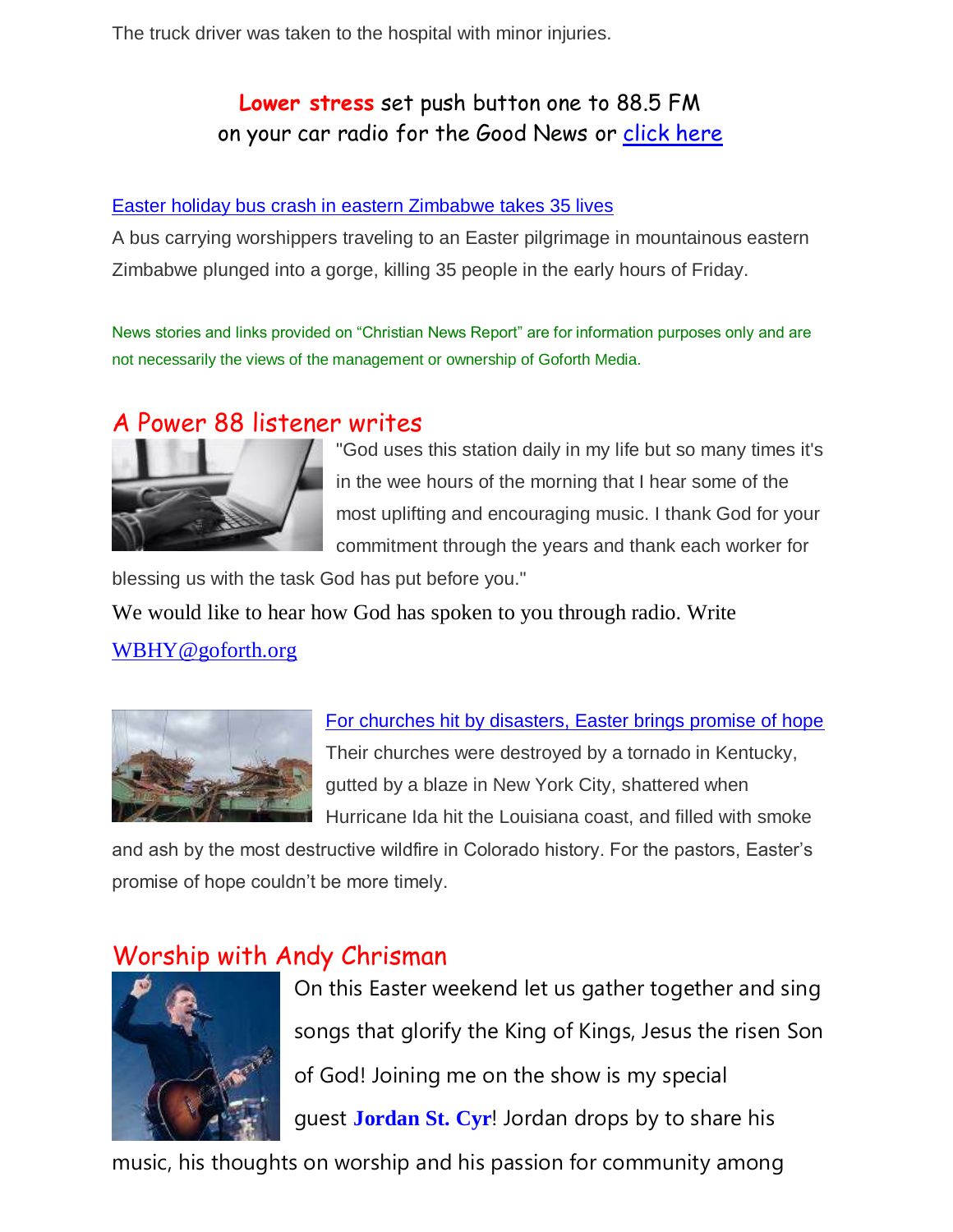### believers. Tune in Power 88.5 FM 7AM-11AM Easter Sunday



**If Christian radio has made a difference in your life** and you do not have a means of helping support the station financially, there are 2 other important things you can do: 1) Keep us in your prayers that God may use this radio ministry for His glory and 2) Support

business underwriters. **Thank them for supporting Christian radio and use their services when possible.**

## Kenny's Weekend SpinDown April

Kenny

- 1. Jesus is Coming Back Jordan Feliz
- 2. The Commission CAIN
- 3. Brighter Days Blessing Offor
- FUTURE TRACK Hold You Tight Dan Bremnes
- 4. For God is With Us for King & Country
- 5. Refuge Skillet
- 6. Weary Traveler Jordan St Syr
- 7. In Jesus Name (God of Possible) Katy Nichole
	- 8. Holy Spirit Come Patrick Mayberry
	- 9. Sunday Sermons Anne Wilson
- 10. Can't Quit You Colton Dixon

#### This week's Power 88 underwriters include:

[Southern Container Company](https://www.southerncontainercompany.com/) Tyler Brown 19176 State Hwy 181 Suite A Fairhope, Al 36532 251-583-5384

[Bayside Orthopedic](http://www.baysideortho.com/) Sports Medicine & Rehab 251-928-2401 341 North Greeno Rd, Fairhope, AL

[Bay Periodontics](http://www.bayperiodontics.com/) & Implant Dentistry, Dr. Marc Miller 251-626-2728 28119 North Main Street, Suite A, Daphne, AL

[Safety Guidance Specialist,](https://www.safetyguidancespecialist.com/) Laura Williams 251-442-0015 10945 Hwy. 43, Axis, AL



**Charlotte** 

#### **It is easy to be an Underwriter**

on Power 88 contact Charlotte Bouzigard for information. [charlotte@goforth.org](mailto:charlotte@goforth.org)

or call 251-300-3141

## **Attention Amazon Customers**

#### **How Amazonsmile supports Power 88**

Goforth Media Power 88 will receive 0.5% of the price of all their eligible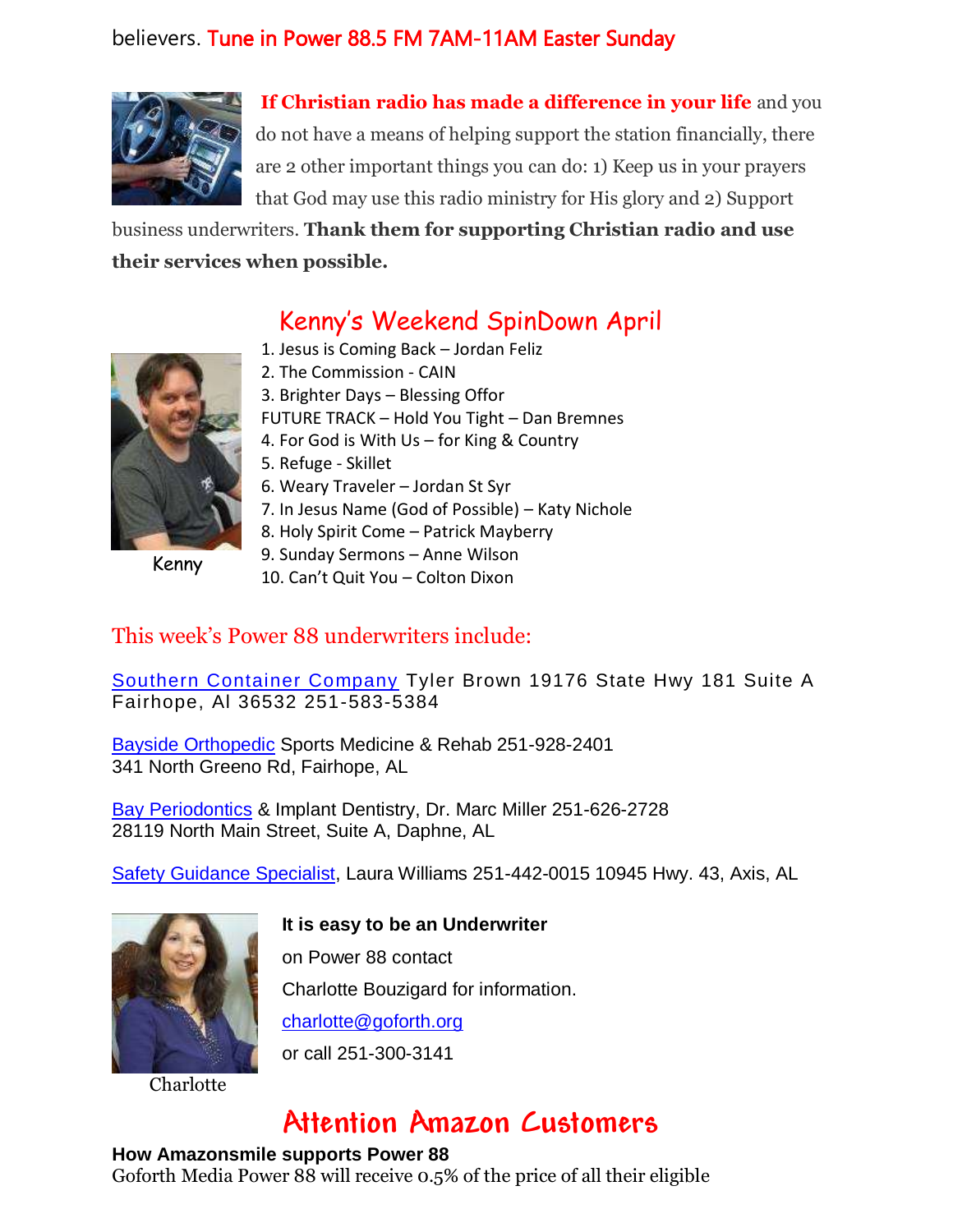[smile.amazon.com/ch/63-0927122](https://www.amazon.com/gp/r.html?C=2AU9G2CMQ9IQM&R=1QK2JMJNP3GH7&T=C&U=http%3A%2F%2Fsmile.amazon.com%2Fch%2F63-0927122&A=BCZPEIHVLV99IVSUOLG1YPFXTGWA&H=XVLELAMUAST3PRIK4CW2E8JRKTCA) purchases. You should bookmark the link so you do not accidentally shop at www.amazon.com instead of smile.amazon.com. Only purchases made at: [smile.amazon.com/ch/63-0927122](https://www.amazon.com/gp/r.html?C=2AU9G2CMQ9IQM&R=1QK2JMJNP3GH7&T=C&U=http%3A%2F%2Fsmile.amazon.com%2Fch%2F63-0927122&A=BCZPEIHVLV99IVSUOLG1YPFXTGWA&H=XVLELAMUAST3PRIK4CW2E8JRKTCA) are eligible for donations.

## *WBHY Christian Talk on line*

You can now receive WBHY Christian Talk online. Go to [www.goforth.org](http://www.goforth.org/) and click on WBHY Christian Talk Live. You will be able to hear your favorite Christian programs or Christian call in talk shows on your computer or cell phone anywhere in the world. You can also get it <u>by clicking here</u>

### **[WBHY Christian Talk](http://148.72.155.47:8573/Ahxed5k)**

[Weekday program schedule](https://goforth.schoolinsites.com/dailyprogramschedule) [Saturday program schedule](https://goforth.schoolinsites.com/saturdayprogramschedule) [Sunday program schedule](https://goforth.schoolinsites.com/sundayprogramschedule) Check out these Links [Give where you get your Blessings](https://forms.ministryforms.net/viewForm.aspx?formId=018b4ff7-2c2f-4f0e-8ef2-689f9601b826) [Goforth Media home page](http://www.goforth.org/) [Join Our e-mail List](http://user.goforth.org/mail-form/mail_form.htm) [Power88 on facebook](http://www.facebook.com/Power88fm) *Read Our March 2022 Newsletter* 

## **Power Verses this week**



Sat [Matthew 20: 17-19](https://www.biblegateway.com/passage/?search=Matthew%2020:%2017-19&version=niv) Sun [Hebrews 12:2](https://www.biblegateway.com/passage/?search=Hebrews%2012:2&version=niv) Mon [Ephesians 1:7](https://www.biblegateway.com/passage/?search=Ephesians%201:7&version=niv) Tue [2 Corinthians 5:14-15](https://www.biblegateway.com/passage/?search=2%20Corinthians%205:14-15&version=niv) Wed [1 John 3:16](https://www.biblegateway.com/passage/?search=1%20John%203:16&version=niv) Thu [Galatians 2:20](https://www.biblegateway.com/passage/?search=Galatians%202:20&version=niv) Fri [Romans 5:10](https://www.biblegateway.com/passage/?search=Romans%205:10&version=niv)

## **Christian Concerts are back in the [Gulf Coast](https://goforth.schoolinsites.com/Concerts) area**



## *E-Women Conference 2022*  Featuring:

Shannon Bream, Laura Story, Margaret Feinberg, Katherine Wolf, and Julie Clinton And Praise & Worship With Michael O'Brien Saturday, April 23rd, 2022 Conference is 7:00 AM – 4:30 PM